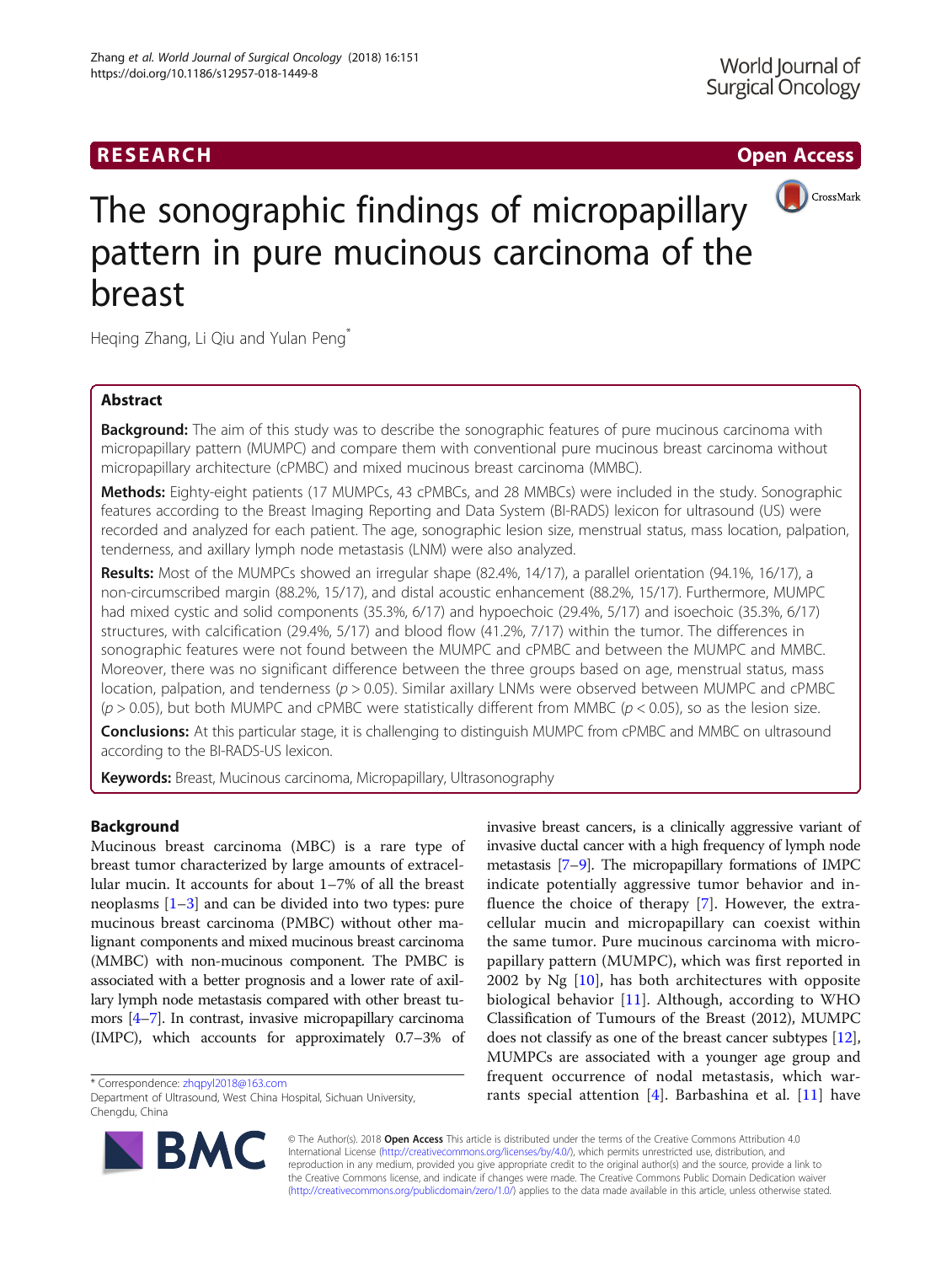demonstrated that MUMPCs constitute a clinically aggressive subset among tumors with mucinous morphology and should be distinguished from conventional pure mucinous carcinomas.

Up to the present time, there are only few studies on MUMPC. To our knowledge, there is no medical literature describing the sonographic findings of MUMPC. Therefore, we used ACR Breast Imaging Reporting and Data System (BI-RADS) lexicon [\[13\]](#page-6-0) for ultrasound (US) to analyze the sonographic findings of MUMPC; the aim of this study was to characterize the sonographic features of MUMPC and to compare them with those from conventional PMBC without micropapillary architecture (cPMBC) and MMBC. Some clinical characteristics were also compared.

# Methods

# Patients

A total of 114 patients diagnosed with MBC were recruited at the Department of Ultrasound, West China Hospital, between January 2012 and April 2017. According to the WHO Classification of Tumours of the Breast (2012), PMBC has a mucinous component of more than 90%, while MMBC has a mucinous component of less than 90% [[12\]](#page-6-0). The lower limit of mucinous component in MMBC is still not defined. Nevertheless, the majority of MBC we examined had  $\geq$  50% of mucinous component. Patients who underwent breast ultrasound and surgical excision at our hospital were included in the research. From 114 patients, 26 patients were excluded from the study; 9 patients who did not have surgery performed at our institute and 17 patients who were excluded from the study due to the loss of sonographic images. At last, a total of 88 lesions in 88 patients (87 women and 1 man) were identified within the study, including 17 patients with MUMPC, 43 with cPMBC, and 28 with MMBC. All the cases were consecutive patients. All patients underwent clinical breast physical exams before the ultrasonography. Furthermore, patients' clinical characteristics were reviewed, including age at diagnosis, menstrual status, mass status (location, palpation, and tenderness), and personal/family history. Our database was password protected, and the study was approved by the Ethics Committee of West China Hospital.

# Ultrasonography

Breast ultrasonography was performed in all 88 lesions with the linear array probe (5–15 MHz) supplemented by the 1–5 MHz convex array probe, as needed, to penetrate lager mass (Philips iU22 and HDI 5000, Philips Medical Systems, Bothell, WA, USA; HI VISION Preirus, Hitachi Medical, Tokyo, Japan; Esaote MyLab 90, Esaote, Genova, Italy; GE Logiq E9, General Electric Healthcare, Milwaukee, WI, USA). The patients were examined by US at supine position with the arms raised over the head. Bilateral breast scan was performed, and both gray-scale and color images of the lesion were acquired. All the US exams had been performed by experienced sonographers. They were familiar with the results of the physical examination, but were blinded to the pathological findings.

The US findings were retrospectively analyzed by one sonographer with more than 8 years of experience based on the criteria from the ACR BI-RADS lexicon for US [[13](#page-6-0)]. The lesion size (maximum dimension), shape (regular, irregular), orientation (parallel, not parallel), margin (circumscribed, non-circumscribed (indistinct, angular, microlobulated, or spiculated)), echogenicity (anechoic, hyperechoic, complex echogenicity (mixed cystic and solid), hypoechoic, isoechoic, or heterogeneous), posterior acoustic features (no features, enhancement, shadowing, or combined pattern), and calcification (present, absent) in tumor mass were all recorded. The vascularity (present, absent) of the breast lesions was also retrospectively reviewed; blood flow was divided into four grades based on Adler et al. [[14](#page-6-0)]: grade 0: no blood flow; grade 1: small amounts of flow (one or two punctate or short rod-like color flow signals); grade 2: medium amounts of flow (three or four punctate color flow signals or a longer blood vessel which may be half of the mass dimension long); grade 3: rich flow (more than four punctate color flow signals or two longer blood vessels). The BI-RADS classification of the tumors was done in the end.

#### Histopathology

Surgical removal of the breast lesion was performed in all the cases, and the surgical pathologic reports, which were confirmed by experienced pathologists at our hospital, were consequently reviewed. The lymph node metastasis (LNM) of homolateral axillary was also reviewed. Nevertheless, the pathological findings of axillary lymph nodes in eight patients (one MUMPC, five cPMBCs, and two MMBCs) were not acquired.

## Statistical analysis

All results were analyzed using the SPSS version 20.0 (Statistical Product and Service Solutions) for Windows (Microsoft). Student's  $t$  test was used for comparisons of the age at the time of diagnosis and for the sonographic lesion size between the three groups.  $\chi^2$  test (and Fisher's exact test, if necessary) was used to analyze the ultrasound descriptors of the lesion shape, orientation, margin, echogenicity, posterior acoustic features, calcification, vascularity, blood flow grade, and BI-RADS classification, as well as menstrual status (premenopausal, postmenopausal), mass location (right, left), palpation (palpable, nonpalpable), tenderness (positive, negative), and axillary LNM (positive, negative) of the patients, in order to see if there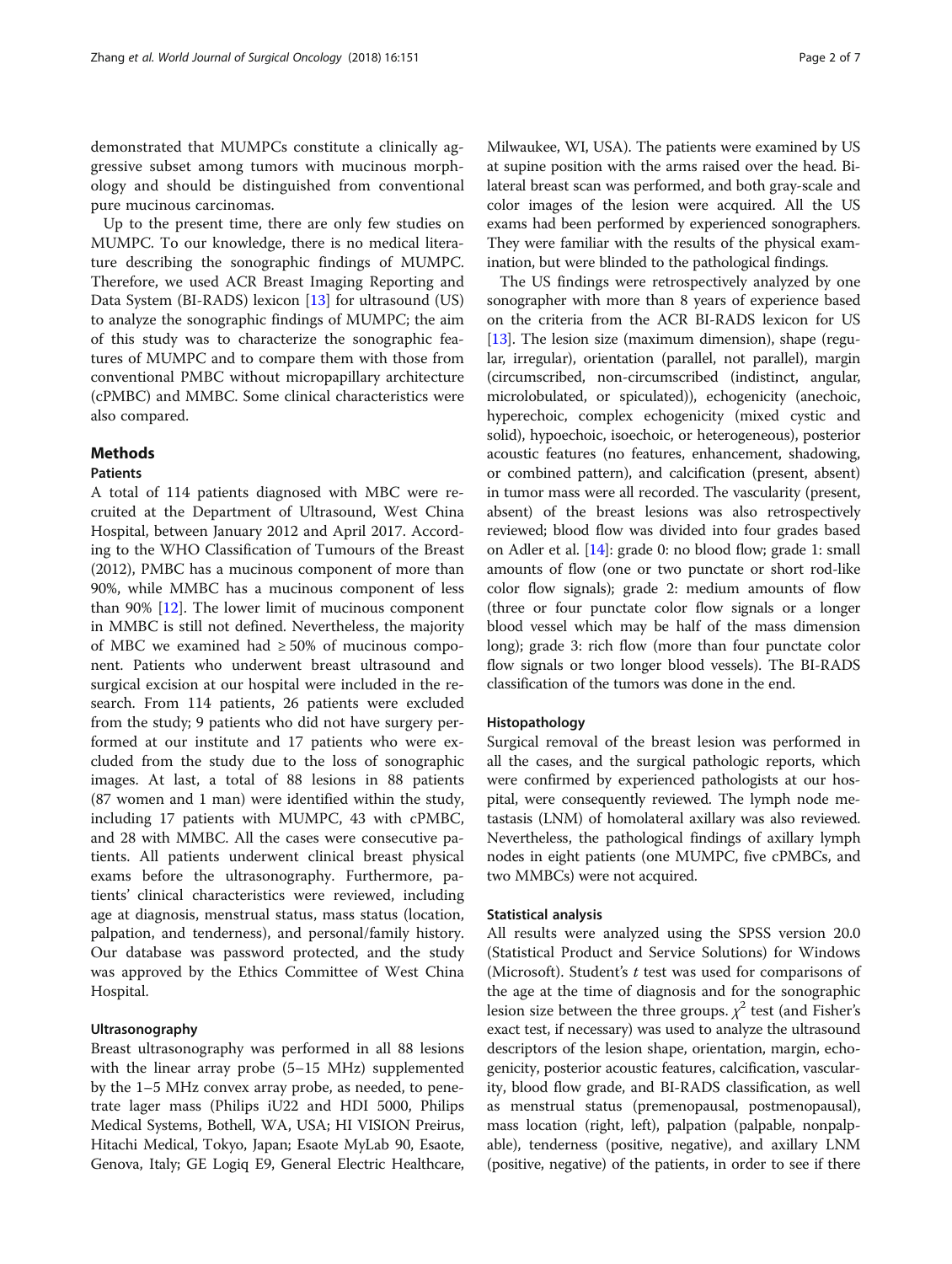were discrepancies between the three groups.  $P < 0.05$  was considered statistically significant.

### Results

The non-mucinous component of 28 MMBCs included invasive carcinoma of no special type (17 cases), invasive carcinoma of no special type and invasive micropapillary carcinoma (3 cases), solid papillary carcinoma (2 cases), solid papillary carcinoma and carcinoma with neuroendocrine features (2 cases), invasive carcinoma of no special type and encapsulated papillary carcinoma (1 case), invasive micropapillary carcinoma (1 case), papillary carcinoma (1 case), and other invasive carcinoma (1 case). All patients were Chinese, including 87 women and 1 man; the male patient was diagnosed with MUMPC. Except for one case, patients had no family history of breast cancer. One woman with cPMBC ever suffered from breast cancer before, while another one with cPMBC also had non-mucinous breast carcinoma.

The mean age of patients with MUMPC, cPMBC, and MMBC was 53.7 years (range, 34–85 years; median value, 52 years), 50.9 years (range, 28–83 years; median value, 46 years), and 50.9 years (range, 28–81 years; median value, 48 years), respectively. Nevertheless, no significant difference between MUMPC and cPMBC  $(p = 0.47)$ , between MUMPC and MMBC  $(p = 0.55)$ , and cPMBC and MMBC ( $p = 0.99$ ) was observed.

The clinical characteristics of the histologically proven MUMPC, cPMBC, and MMBC are compared in Table 1. In the present study, the location of MUMPC on the left

or right side was approximately equal. All the tumor masses (100%, 17/17) were palpable, and most of them (88.2%, 15/17) had no tenderness. There were no major differences in the three groups. The differences in lymph node metastasis rates among MUMPC, cPMBC, and MMBC were statistically significant; the axillary LNM was similar between MUMPC and cPMBC  $(p = 0.246)$ ; however, both MUMPC and cPMBC were statistically different from MMBC  $(p < 0.01$  for both).

All the mucinous carcinomas presented as a mass on ultrasound. The mean values of the maximum dimension (sonographic lesion size) in MUMPC, cPMBC, and MMBC were 26 mm (range 11–51; median value, 23), 26 mm (range 10–50; median value, 23), and 35 mm (range 12–80; median value, 34), respectively. There was no difference between MUMPC and cPMBC ( $p = 0.926$ ). Nevertheless, MUMPC ( $p = 0.045$ ) and cPMBC ( $p = 0.006$ ) were different from MMBC.

The sonographic findings were summarized in Table [2](#page-3-0). Most of the MUMPCs had irregular shape (82.4%, 14/17), parallel orientation (94.1%, 16/17), and non-circumscribed margin  $(88.2\%, 15/17)$  $(88.2\%, 15/17)$  $(88.2\%, 15/17)$  (Figs. 1 and [2](#page-4-0)). There was no difference between MUMPC, cPMBC, and MMBC. The internal echoes of MUMPCs were mixed cystic and solid (35.3%, 6/17), hypoechoic (29.4%, 5/17), and isoechoic (35.3%, 6/17), and most of the posterior features were enhancement (88.2%, 15/17) (Figs. [1](#page-4-0) and [2](#page-4-0)). Up to 29.4% (5/17) of the MUMPC lesions showed calcification (Fig. [2](#page-4-0)), while blood flow in the mass was identified in only 7 of 17 (41.2%) lesions with grade 1. Finally,

**Table 1** The clinical characteristics of the histologically proven MUMPC, cPMBC, and MMBC

| Characteristics   | <b>MUMPC</b>   | <b>cPMBC</b> | <b>MMBC</b> | Total           | Significance                 |
|-------------------|----------------|--------------|-------------|-----------------|------------------------------|
| Menopausal status |                |              |             |                 | $\chi^2$ = 0.284, p = 0.87   |
| Premenopausal     | 9              | 26           | 18          | 87 <sup>a</sup> |                              |
| Postmenopausal    | $\overline{7}$ | 17           | 10          |                 |                              |
| Mass location     |                |              |             |                 | $\chi^2$ = 0.423, p = 0.81   |
| Right             | 8              | 20           | 11          | 88              |                              |
| Left              | 9              | 23           | 17          |                 |                              |
| Palpation         |                |              |             |                 | $F = 1.285, p = 1.00$        |
| Palpable          | 17             | 42           | 28          | 88              |                              |
| Nonpalpable       | $\mathbf 0$    |              | 0           |                 |                              |
| Tenderness        |                |              |             |                 | $\chi^2$ = 2.045, p = 0.36   |
| Positive          | $\overline{2}$ | 12           | 8           | 87 <sup>b</sup> |                              |
| Negative          | 15             | 30           | 20          |                 |                              |
| <b>LNM</b>        |                |              |             |                 | $\chi^2$ = 25.884, p < 0.001 |
| Positive          | 3              | 3            | 17          | 80 <sup>c</sup> |                              |
| Negative          | 13             | 35           | 9           |                 |                              |

 $F$  Fisher's exact test

<sup>a</sup>The man patient was excluded

**b**One of the masses was not palpable

<sup>c</sup>The pathological findings of axillary lymph nodes of eight patients were not acquired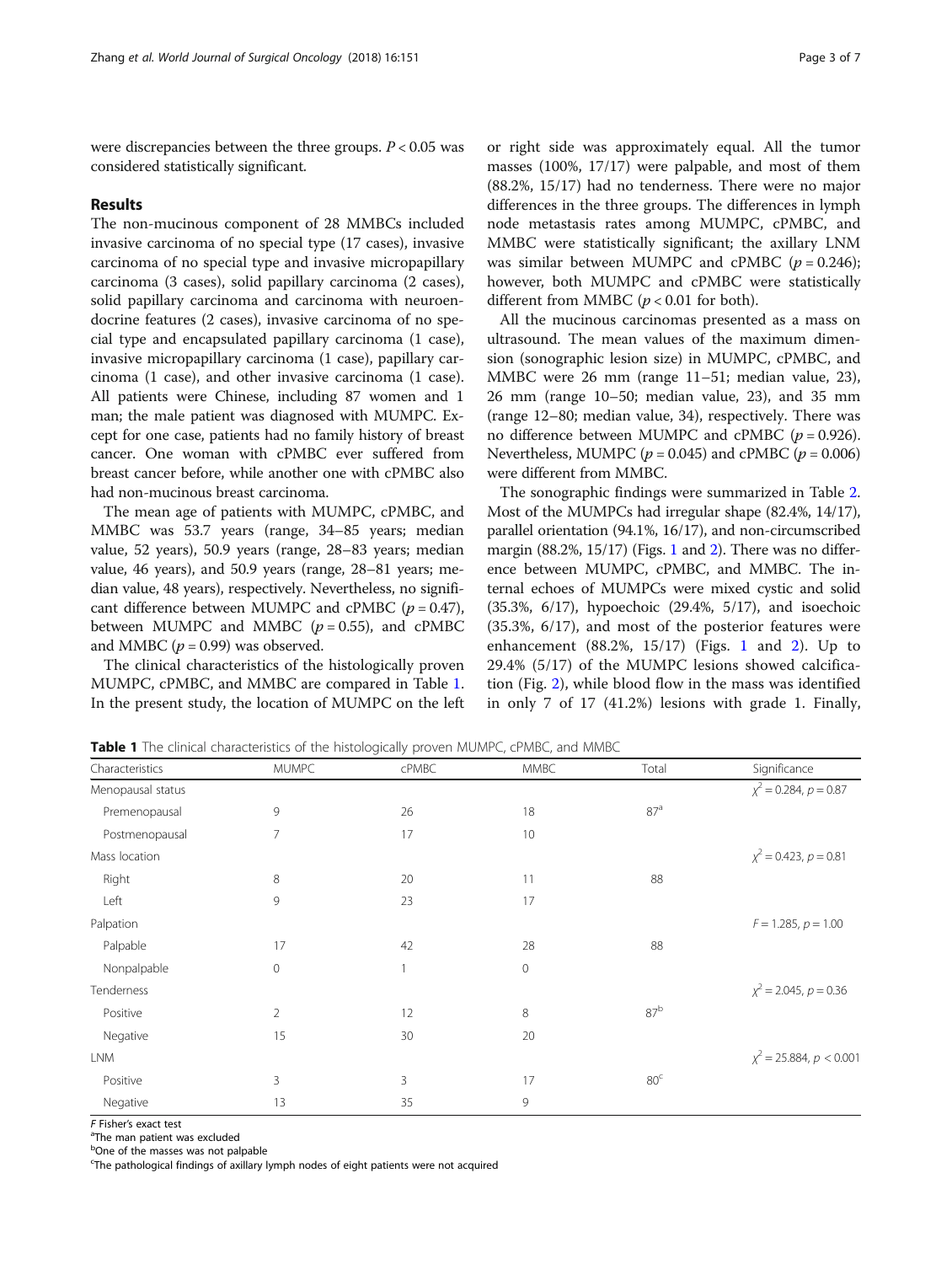| Features                    | MUMPC $(n = 17)$              | $cPMBC (n = 43)$ | $MMBC (n = 28)$ | Significance                  |
|-----------------------------|-------------------------------|------------------|-----------------|-------------------------------|
| Shape                       |                               |                  |                 | $\chi^2$ = 2.562, $p$ = 0.278 |
| Regular                     | $\overline{3}$                | 14               | 5               |                               |
| Irregular                   | 14                            | 29               | 23              |                               |
| Orientation                 | $F = 1.801, p = 0.450$        |                  |                 |                               |
| Parallel                    | 16                            | 42               | 28              |                               |
| Not parallel                | $\mathbf{1}$                  | $\mathbf{1}$     | $\mathbf 0$     |                               |
| Margin                      | $\chi^2$ = 2.421, $p$ = 0.307 |                  |                 |                               |
| Circumscribed               | 2                             | 13               | $\,$ 6 $\,$     |                               |
| Non-circumscribed           | 15                            | 30               | 22              |                               |
| Echogenicity                | $F = 18.418$ , $p = 0.007$    |                  |                 |                               |
| Hyperechoic                 | $\mathbb O$                   | $\mathbf{1}$     | $\mathbf{1}$    |                               |
| Complex echogenicity        | 6                             | 14               | $\overline{7}$  |                               |
| Hypoechoic                  | 5                             | 5                | 15              |                               |
| Isoechoic                   | 6                             | 18               | 5               |                               |
| Heterogeneous               | $\mathbf 0$                   | 5                | $\mathbf 0$     |                               |
| Posterior acoustic features | $F = 10.588, p = 0.037$       |                  |                 |                               |
| No features                 | $\overline{2}$                | 5                | 6               |                               |
| Enhancement                 | 15                            | 38               | 17              |                               |
| Shadowing                   | $\circ$                       | 0                | $\mathsf 3$     |                               |
| Combined pattern            | $\circ$                       | $\mathbf 0$      | $\overline{2}$  |                               |
| Calcification               | $\chi^2$ = 14.889, p = 0.001  |                  |                 |                               |
| Present                     | 5                             | 6                | 16              |                               |
| Absent                      | 12                            | 37               | 12              |                               |
| Vascularity                 |                               |                  |                 | $\chi^2$ = 7.556, p = 0.023   |
| Present                     | $7^{\circ}$                   | 17               | 20              |                               |
| Absent                      | $10\,$                        | 26               | 8               |                               |
| Blood flow grade            | $F = 10.866$ , $p = 0.045$    |                  |                 |                               |
| $\mathbf 0$                 | 10                            | 26               | $\,8\,$         |                               |
| $\mathbf{1}$                | $\overline{7}$                | 15               | 15              |                               |
| $\overline{2}$              | $\mathbb O$                   | $\mathbf 0$      | $\mathsf{3}$    |                               |
| 3                           | $\mathbb O$                   | $\overline{2}$   | $\overline{2}$  |                               |
| BI-RADS category            | $F = 26.427, p < 0.001$       |                  |                 |                               |
| $\mathsf 3$                 | $\overline{2}$                | 9                | $\mathbf 0$     |                               |
| $\overline{4}$              | 13                            | 31               | 12              |                               |
| 5                           | $\overline{2}$                | 3                | 16              |                               |

<span id="page-3-0"></span>Table 2 Sonographic features of MUMPC, cPMBC, and MMBC

F Fisher's exact test

76.5% (13/17) MUMPC masses were assessed as category 4 according to BI-RADS-US. There was no statistically significant difference between MUMPC and cPMBC in BI-RADS category ( $p = 0.628$ ), but the differences were found between MUMPC and MMBC  $(p = 0.002)$ , the same as between cPMBC and MMBC ( $p < 0.001$ ).

Although the margin (circumscribed, non-circumscribed) was not statistically significant among the three groups, the angular and spiculated signs of the masses with non-circumscribed margin were statistically different  $(p < 0.05)$ . In addition, the ultrasound descriptors with statistically significant differences were also further compared, which included the non-circumscribed margin (angular, spiculated), echogenicity, posterior acoustic features, calcification, vascularity, and blood flow grade. Finally, all the observed differences in the sonographic descriptors were between cPMBC and MMBC  $(p < 0.05)$ . All the non-circumscribed MUMPCs showed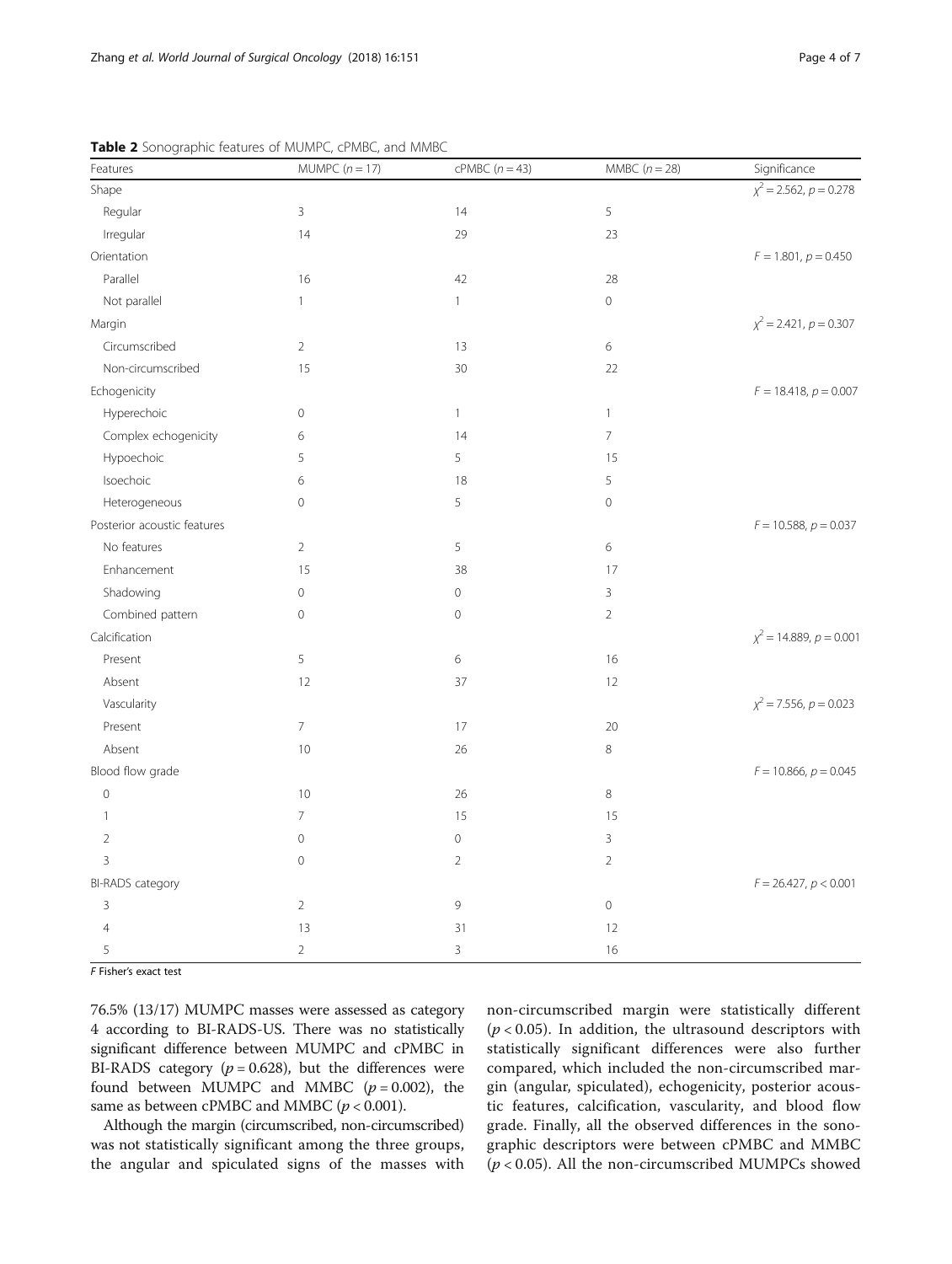an indistinct margin, and most (93.3%, 14/15) showed microlobulated border. Nonetheless, there were less MUMPCs (26.7%, 4/15) with angular border and none of them showed a spiculated margin.

# **Discussion**

In the present study, we showed that there are no significant differences in sonographic features between the MUMPC and cPMBC and between the MUMPC and MMBC. Nevertheless, there is a definite separation between cPMBC and MMBC in echogenicity, posterior acoustic features, calcification, vascularity, and blood flow grade. It seems that MUMPC shows the ultrasonic manifestations in between. Unfortunately, under the present conditions, these features are indistinguishable according to the BI-RADS-US.

Fig. 2 US image of a MUMPC in a 49-year-old patient with a palpable left breast tumor. A solid, parallel, slightly lobulated, isoechoic tumor with posterior acoustic accentuation and punctate calcification (arrow) (BI-RADS 4B)

Irregular shape can be found in most of the tumors. In the present study, it was identified in 82.4% (14/17) of MUMPC and 67.4% (29/43) of cPMBC. In a different study conducted by Kaoku, irregular shape was found in 90.9% (10/11) of PMBC [\[15](#page-6-0)]. Lam et al. [[16](#page-6-0)] have suggested that the irregular shape on sonography is associated with MBC having a less favorable histologic grade.

The nonparallel orientation is characteristic of presumed malignant breast tumors [[17](#page-6-0)]. Nevertheless, in the present study, only one case with MUMPC and one case with cPMBC manifested this feature, while all the MMBC masses were parallel. This feature appears to be related with the size of the mass, as only 20% of malignant nodules > 2.0 cm in maximum diameter are taller than wide [\[17\]](#page-6-0).

Previous studies have shown that microlobulation, one of the diagnostic features, could be seen in more MBCs [[15,](#page-6-0) [16\]](#page-6-0). According to Lam et al.  $[16]$ , the presence of cystic and solid components (37.5%, 12/32) and distal enhancement (43.8%, 14/32) in MBC are important sonographic features for diagnosis. In the present study, MUMPCs were more common with indistinct (88.2%, 15/17) and microlobulated (82.4%, 14/17) margins, while 35.3% (6/17) of MUMPC lesions were mixed cystic and solid, equal to isoechoic (35.3%, 6/17), and slightly above hypoechoic (29.4%, 5/17). 88.2% (15/17) of MUMPCs showed distal acoustic enhancement. The obtained results were higher than those reported by Lam et al.  $[16]$  $[16]$ , but lower than those reported by  $(100\%, 11/11)$ Kaoku et al. [[15\]](#page-6-0).

Calcification is not a common feature of MBC [\[18](#page-6-0)]. Using mammography, Liu et al. have reported that the calcification ratio of MBC is 26.1% (12/46). This was consistent with our results, where ultrasound revealed the calcification in less than one third of MUMPCs (29.4%, 5/17).

MUMPC may have sparse color flow signals. In our study, those signals were observed in 41.2% of MUMPC lesions (7/17), and 39.5% of cPMBC masses (17/43), while blood flow was found in 71.4% of MMBCs (20/28). Thus, the vascularity may be related to the amount of mucin in the MBC masses.

We found that the MUMPC descriptors did not show any significant difference compared to the cPMBCs or MMBCs, except for the rate of nodal involvement, the mean value of the maximum dimension, and BI-RADS category of the tumor, in which the differences were found between MUMPC and MMBC.

Lymph node metastasis is one of the key factors affecting the prognosis in breast cancer patients. Previous studies have reported that the rate of nodal involvement in MUMPC is 20.0–42.9% [\[4](#page-6-0), [7](#page-6-0), [10,](#page-6-0) [11,](#page-6-0) [19,](#page-6-0) [20](#page-6-0)]. It is also considered that the incidence of LNM in MUMPC is higher compared to that in cPMBC [\[11](#page-6-0), [20](#page-6-0)]. According

<span id="page-4-0"></span>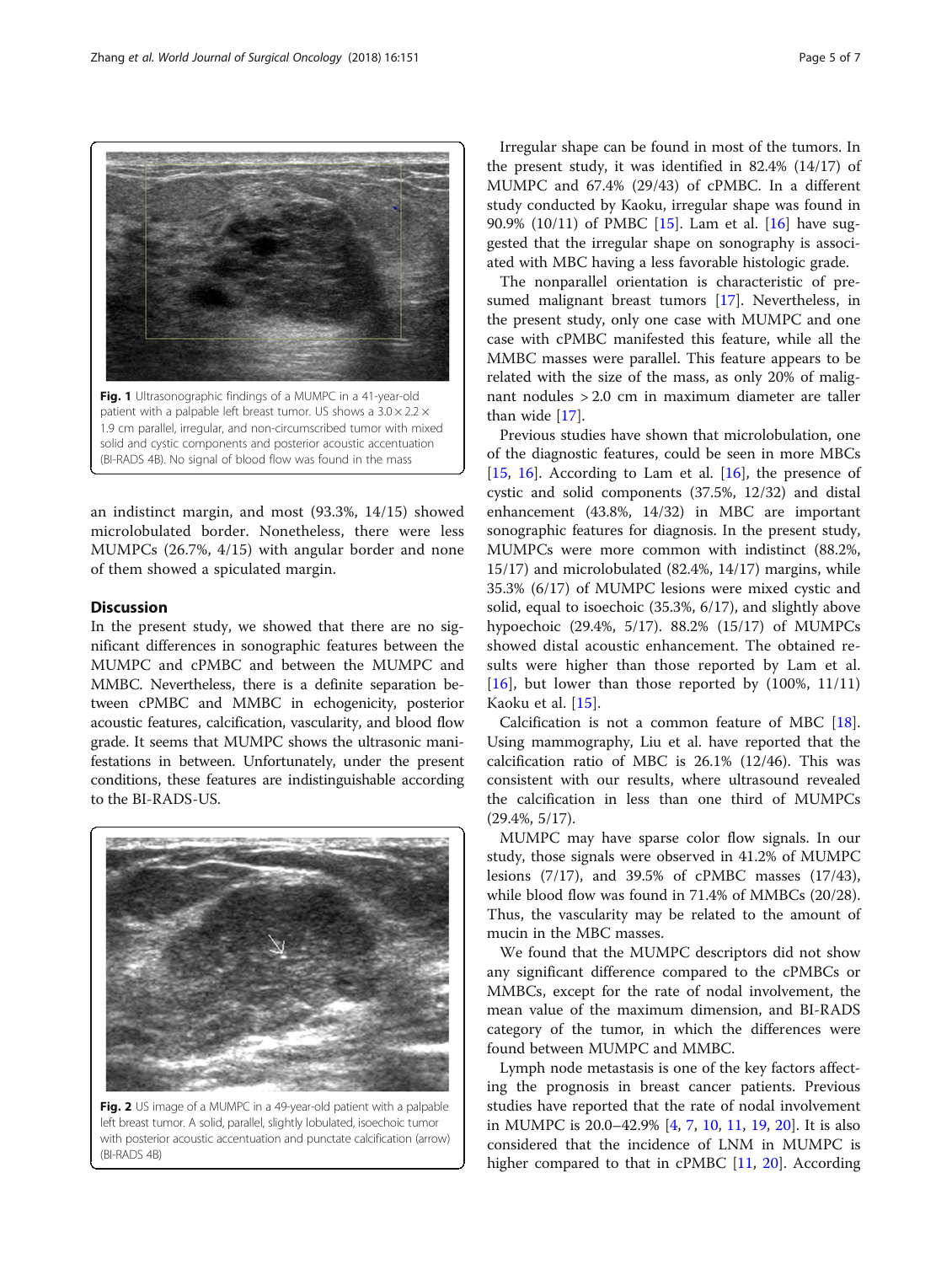to Liu et al. [[20](#page-6-0)], this rate is nine times higher compared to the incidence in cPMBC. This suggests that MUMPC is more aggressive than cPMBC. Nonetheless, our results are not consistent with the previous studies. The LNMs in our research were present in 18.8% (3/16) of MUMPC patients, and there was no obvious difference in the rate of LNM between the MUMPCs and cPMBCs  $(p > 0.05)$ . These results were in line with those reported by Kim et al. [\[7\]](#page-6-0). In addition, Bal et al. [[21\]](#page-6-0) think that the micropapillary pattern is not associated with aggressive or benevolent behavior. Besides, our study revealed that the differences in LNM ratio of MUMPC compared to MMBC were significant ( $p < 0.05$ ). These results suggested that MUMPC and cPMBC were relatively indolent compared with MMBC.

Liu et al. [\[20](#page-6-0)] have found that there was no difference in the median tumor size between MUMPC and cPMBC (2.2 vs. 2.0 cm,  $p = 0.213$ ). Likewise, in our study, the median size was 23 mm for both groups (MUMPC and cPMBC), while the average size of MUMPC (26 mm) was smaller compared to MMBC (35 mm), which was higher compared to the mean size of MMBC (25 mm) observed by Ranade et al. [\[4](#page-6-0)].

Most of the MUMPCs (76.5%, 13/17) and cPMBCs (72.1%, 31/43) were assessed as category 4, while most of MMBCs (57.1%, 16/28) were categorized as 5. These results show that MMBC is more likely to be malignant.

The physical examination of MUMPC is often unremarkable. In previous study, a palpable mass was identified in 87% MBC cases [\[18](#page-6-0)], while the tumor pain was uncommon [[22\]](#page-6-0). Our study was consistent with these previous studies, since it revealed that MUMPC was no different than cPMBC and MMBC.

Shet and Chinoy [[19](#page-6-0)] have suggested that MUMPC generally affects the younger women and that most patients are between 41 and 60 years. According to Kim et al. [\[7](#page-6-0)], the mean age is 53.9 years. Our findings (mean age, 53.7 years) were similar to these studies. Nonetheless, Barbashina et al. [\[11\]](#page-6-0) have found that the median age of the patients with MUMPC is 62 years and that majority of patients are postmenopausal. In the present study, the median age was 52 years and majority of patients were premenopausal (56.3%, 9/16). The observed difference may stem from the difference in the samples or races.

Our study has some limitations. First, this was a retrospective study. Since all the ultrasonic images included were static with one single cross section, some characteristics may not be presented on the image, which in turn could affect the assessment. Second, the sample size was small. MBC is a rare carcinoma, while MUMPC is even more infrequent than MBC. Although, there were 88 patients in the study, there were only 17 persons with MUMPC, and they were all Chinese. Also, 26 patients were excluded for the loss of information or performing the operations in other institution. These circumstances potentially had causal effect on outcomes. The future study should include a large sample size, especially MUMPC sample. Third, only one sonographer analyzed the images, which can also cause the bias.

# Conclusions

In conclusion, MUMPC commonly appears on sonography as an irregular parallel mass with an indistinct and/or microlobulated margin. The tumor may show hypoechoic or isoechoic structure, complex lesion with cystic and solid components, and posterior enhancement with less calcification and inner vascularity. Although the ultrasonic manifestations of MUMPC are in between those of cPMBC and MMBC, there is no statistically significant difference between the MUMPC and cPMBC and between the MUMPC and MMBC. For this reason, it is hard to distinguish MUMPC from the other two subtypes on ultrasound according to the BI-RADS-US lexicon. Larger sample size and experienced sonographers are required for further analysis, as well as additional research means such as contrast-enhanced ultrasonography and ultrasound elastography.

#### Abbreviations

BI-RADS: Breast Imaging Reporting and Data System; cPMBC: Conventional pure mucinous breast carcinoma without micropapillary architecture; IMPC: Invasive micropapillary carcinoma; LNM: Lymph node metastasis; MBC: Mucinous breast carcinoma; MMBC: Mixed mucinous breast carcinoma; MUMPC: Mucinous carcinoma with micropapillary pattern; PMBC: Pure mucinous breast carcinoma; US: Ultrasound

#### Funding

This study was supported by the National Natural Science Foundation of China (Grant No. 81571694).

#### Availability of data and materials

The datasets used and/or analyzed during the current study are available from the corresponding author on reasonable request.

#### Authors' contributions

HZ carried out the studies, participated in collecting the data, and drafted the manuscript. LQ performed the statistical analysis and participated in its design. YP helped to draft the manuscript. All authors read and approved the final manuscript.

#### Ethics approval and consent to participate

Our database was password protected, the study was approved by Ethics Committee of West China Hospital, and all participants provided written informed consent.

#### Consent for publication

Not applicable.

#### Competing interests

The authors declare that they have no competing interests.

#### Publisher's Note

Springer Nature remains neutral with regard to jurisdictional claims in published maps and institutional affiliations.